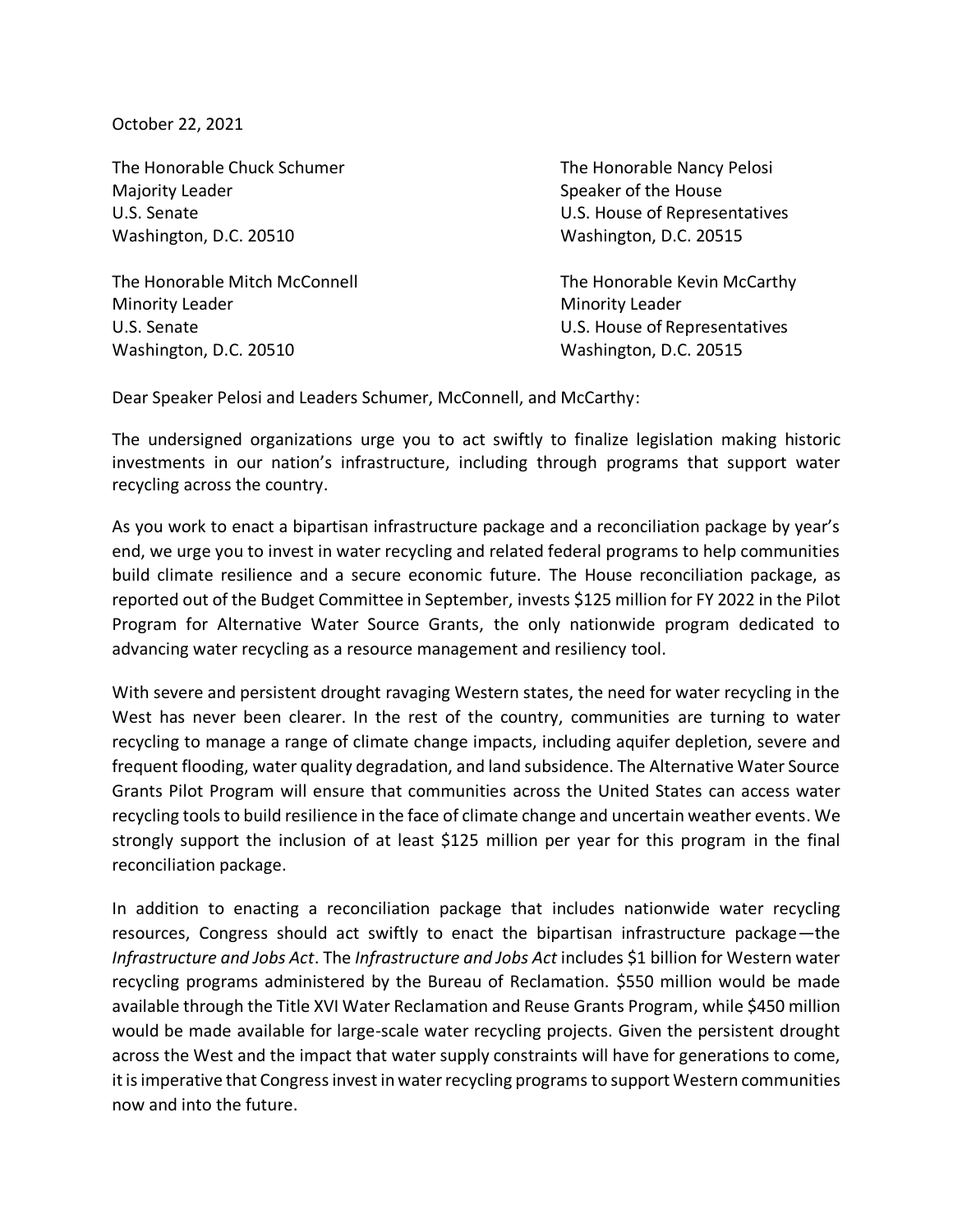Investment in water reuse builds communities that are modern, sustainable, and stable—ready for families to flourish and businesses to grow. We urge Congress to act swiftly to help communities build climate resilience and protect public health and the environment. Thank you for considering our views.

Sincerely,

| Anne Arundel County, Department of Public Works   | MD        |
|---------------------------------------------------|-----------|
| Arcadis                                           | National  |
| <b>Atkins</b>                                     | National  |
| Beaumont Cherry Valley Water District             | CA        |
| Blue Arch Development, LLC                        | National  |
| California Water Service                          | CA        |
| Carollo Engineers                                 | National  |
| Carpinteria Sanitary District                     | CA        |
| City of Baltimore, Department of Public Works     | MD        |
| City of Cheney                                    | <b>WA</b> |
| City of Henderson, Department of Utility Services | <b>NV</b> |
| City of Pompano Beach                             | FL.       |
| City of Riverbank                                 | CA        |
| City of Roseville                                 | CA        |
| City of Santa Fe Water                            | <b>NM</b> |
| City of Ventura                                   | CA        |
| <b>Clackamas Water Environment Services</b>       | <b>OR</b> |
| <b>Clark County Water Reclamation District</b>    | <b>NV</b> |
| East Valley Water District                        | CA        |
| <b>EnviroTechNovations LLC</b>                    | National  |
| Florida WateReuse                                 | FL        |
| Global Water Resources, Inc.                      | National  |
| Grace Environmental Services, LLC                 | National  |
| <b>Harmsco Filtration Products</b>                | National  |
| Hazen and Sawyer                                  | National  |
| <b>Inland Empire Utilities Agency</b>             | CA        |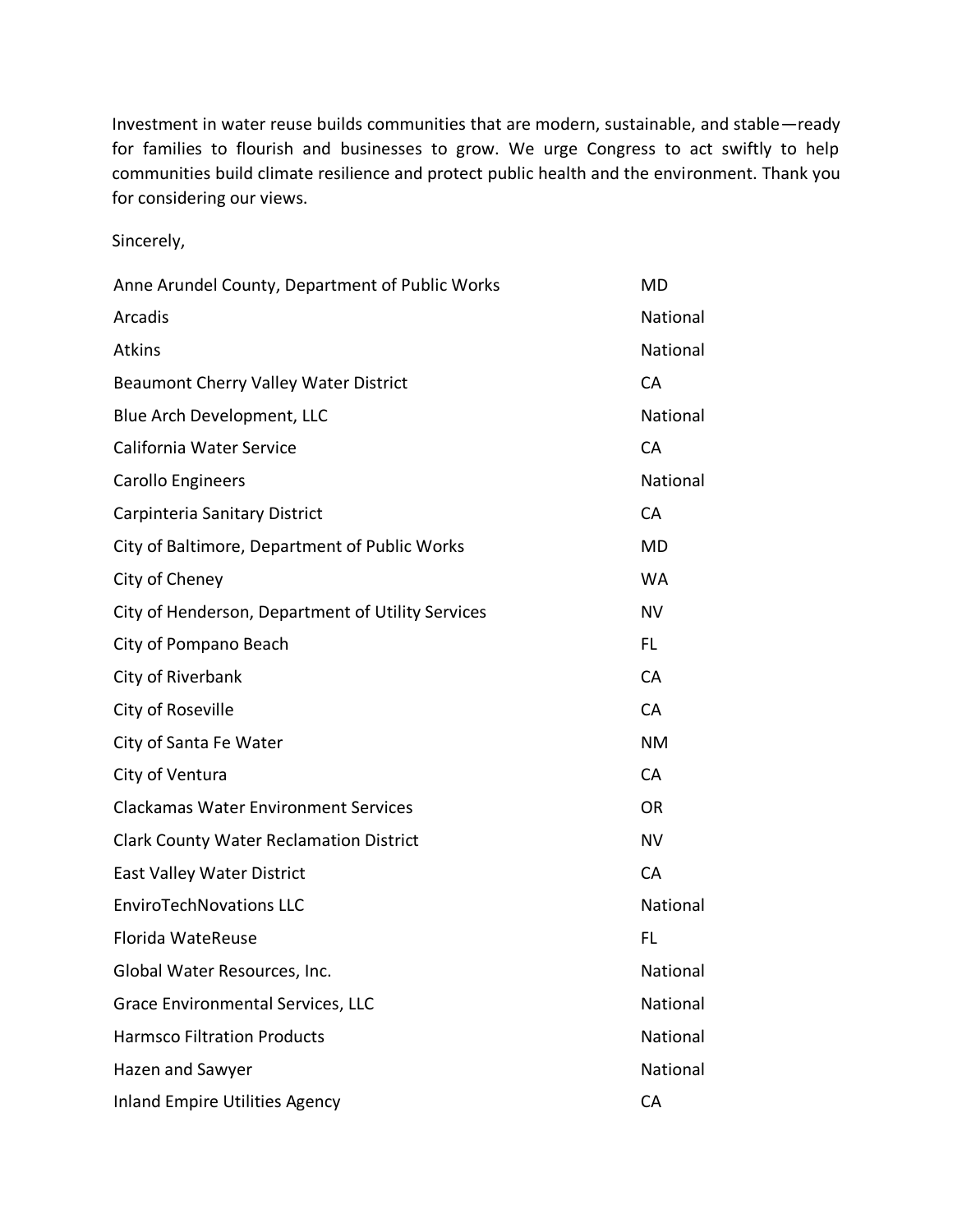| Jurupa Community Services District                                 | CA        |
|--------------------------------------------------------------------|-----------|
| Las Gallinas Valley Sanitary District                              | CA        |
| Las Virgenes Municipal Water District                              | CA        |
| Los Angeles County Sanitation Districts                            | CA        |
| Marana Water Department                                            | AZ        |
| <b>McAllen Public Utility</b>                                      | TX        |
| <b>Mesa Water District</b>                                         | CA        |
| Monterey Peninsula Water Management District                       | CA        |
| Ochotona LLC                                                       | National  |
| Olivenhain Municipal Water District                                | CA        |
| <b>Orange County Water District</b>                                | CA        |
| Pajaro Valley Water Management Agency                              | CA        |
| Pontic Technology LLC                                              | National  |
| San Diego County Water Authority                                   | CA        |
| Santa Clara Valley Water District                                  | CA        |
| <b>Scotts Valley Water District</b>                                | CA        |
| Sewer Authority Mid-Coastside                                      | CA        |
| Silverdale Water District                                          | <b>WA</b> |
| South Bay Water Recycling                                          | CA        |
| Southern Nevada Water Authority                                    | <b>NV</b> |
| Stantec                                                            | National  |
| Summit360 Research LLC                                             | National  |
| The City of Westminster                                            | <b>MD</b> |
| The International Association of Plumbing and Mechanical Officials | National  |
| <b>Truckee Meadows Water Authority</b>                             | <b>NV</b> |
| <b>Warner and Associates</b>                                       | National  |
| <b>Water Replenishment District</b>                                | CA        |
| <b>WateReuse Association</b>                                       | National  |
| <b>WateReuse Pacific Northwest</b>                                 | ID        |
| <b>Western Resource Advocates</b>                                  | CO        |